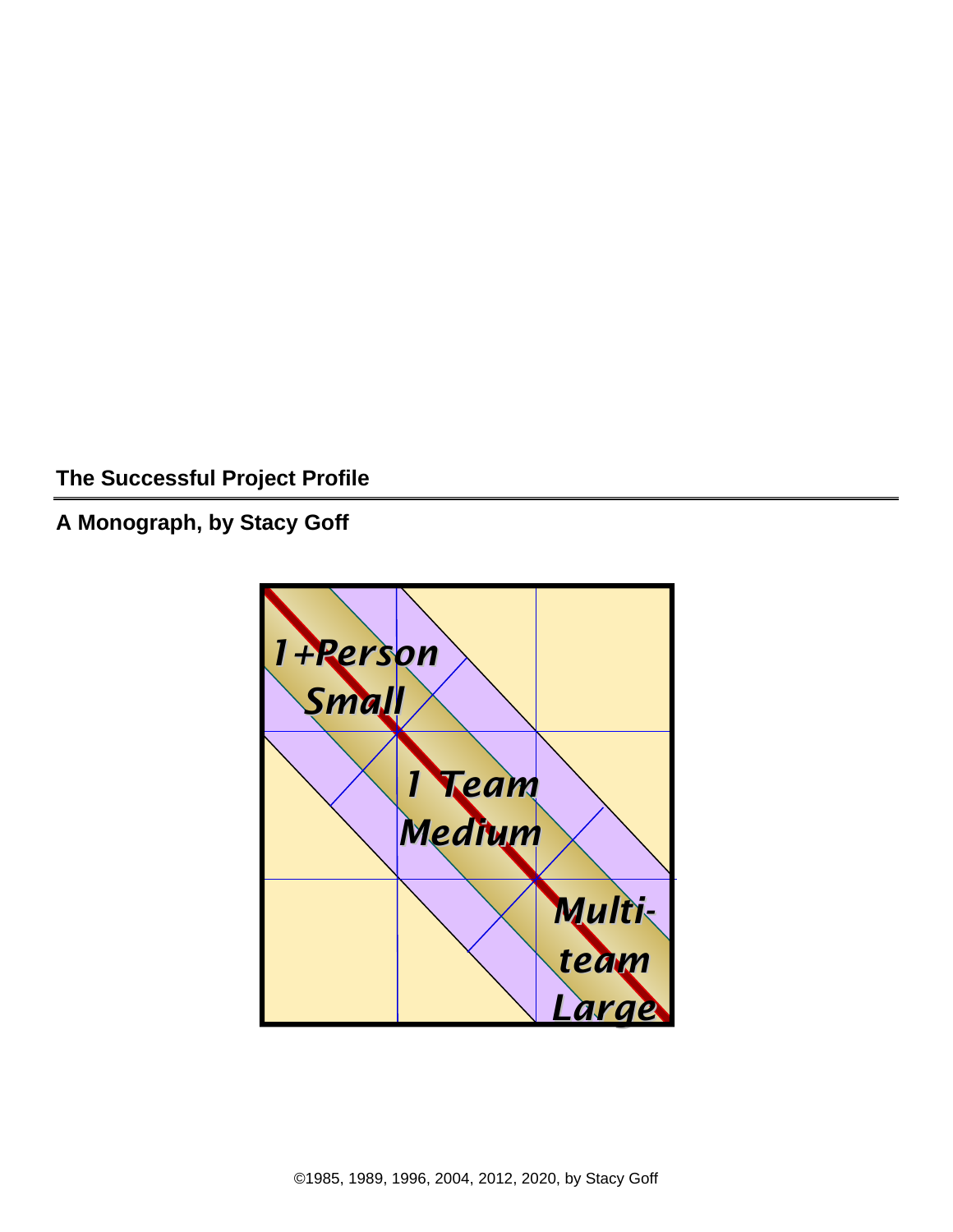# A. Introducing the Successful Project Profile

# **Executive Overview and Contents**

Do you think you've got an impossible project due date? Trying to plan a prioritized Portfolio of Projects, Initiatives and Programs? Determining your peak Resource requirements for this year?

Given a good estimate of the required hours work effort of each of your projects, you can use the Successful Project Profile to help answer those questions. You can then use that information to improve project communication and risk management.

### **Contents**

- A. Introducing the Successful Project Profile
- B. Why a Success Profile?
- C. Project Size Ranges
- D. Reading the Success Profile
- E. Less-Successful Profiles
- F. Additional Applications
- G. Strategies for Managing Your Success Profile
- H. Background and Success Profile Development
- I. Nuances and Insights
- J. Citations
- K. About Stacy Goff

# B. Why a Successful Project Profile?

Projects demonstrate equilibrium between work effort, duration and staffing that is remarkably similar to the Volume, Temperature, Pressure relationship we learned in Physics. If one factor changes, there is a predictable resulting change in one or more of the others. Attempts to hold constant the others in the face of change in any one, places the project (and its parent organizations) at risk.

Thus, to speed early planning (from Portfolio Planning through Project Initiation), and to reduce risk and improve communication, we have for 35 years used the Success Profile with project teams, executive management, and others.

Given one or more good estimates of project effort (which should reflect initial, traceable measures of Scope), here are the management information needs the Successful Project Profile supports:

## **Key Project Management Information**

- The natural duration your project's work effort should require.
- The ideal staffing for the work effort.
- The best way to organize or structure a team for the work effort.
- The most appropriate role and work emphasis of the Project Manager.

## **Additional Communication and Risk Management**

Success Profile Analysis provides risk management and communication benefits as well:

- An understanding of the risks caused by duration, staffing and/or authority constraints, and a visual model with which to illustrate those risks.
- Improved communication with your customer and management about your project's trade-offs. You can use the chart to focus the communication.
- A project management approach that scales to the size of the project, with proper staffing, duration and authority.

With an easy-to-use graphic tool that has instant "face validity" for most people who are exposed to it.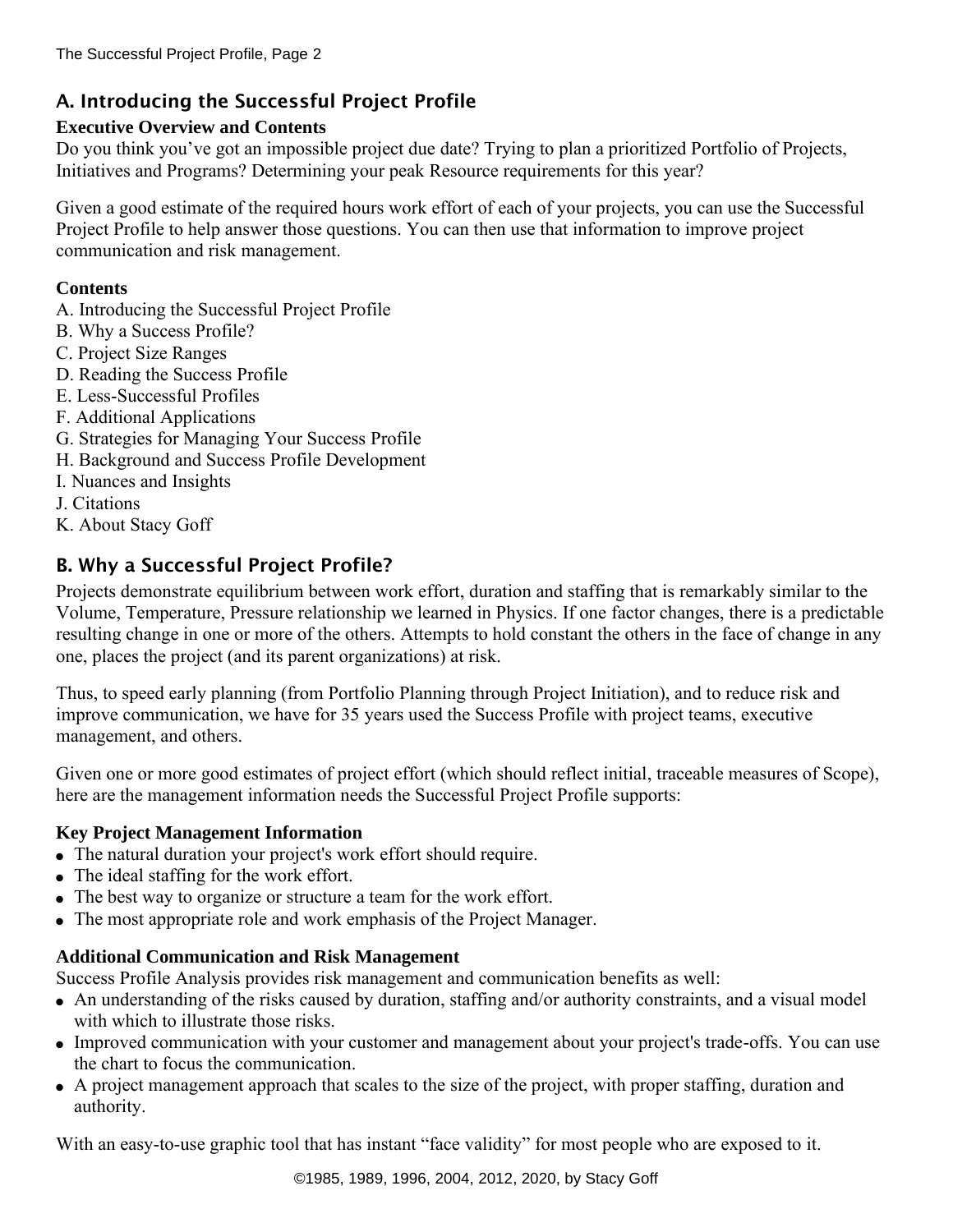# C. Project Size Ranges

To do Success Profiling, we start with an initial forecast of project Effort. Given that effort, some categorization of project size ranges is useful: Projects of different size ranges have different key characteristics. For example, use this table to find the ideal duration and staffing ranges for your project, based on its effort estimate. By the way, our metrics *always* include the time of internal customers or clients in our estimates.

| <b>Project Size</b> | <b>Effort</b>                       | <b>Duration</b> | <b>Ideal Staffing</b>                                                    | <b>Project Manager Role</b>        |
|---------------------|-------------------------------------|-----------------|--------------------------------------------------------------------------|------------------------------------|
| Small               | 8-360 work-<br>hours of effort      | $0 - 3$ months  | 1 person $\omega$ 25% "with a little"<br>help from my friends".          | 1) Worker and 2)<br>Coordinator    |
| Medium              | $361-3600$ work-<br>hours of effort | $3 - 6$ months  | 3-7 people, $\omega$ minimum<br>$50\%$ of the time.                      | 1) Leader and 2) Worker            |
| Large               | 3601-24K<br>work-hours              | $6 - 12$ months | $\vert$ 7-24 people, $\omega$ full-time, in one<br>or more teams of 4-7. | 1) Manager and 2)<br>Leader(s)     |
| Initiative          | Over $24K$ work-<br>hours           | staged          | Multiple smaller projects with<br>appropriate staffing for each.         | 1) Director and 2)<br>Communicator |

Several key insights to the size ranging chart above deal with the relationship of size ranges to duration, ideal staffing, and the role of the Project Manager. Any disconnect, or entry that is not in the same Project Size line, represents unnecessary project risk. For example, if I have a Large project that I staff as a Medium one, I have added Risk. Or, if I have too aggressive a due date for that Large project, e.g., one that should take 8 months that I try to do in less than 6 months, I have again added risk. Finally, if I try to use a Project Manager Role of 1) Worker and 2) Coordinator on a Medium project, I have added unnecessary risk.

### **Size Ranges Background**

We originally developed this size-ranging based on studies with our customers in the early 1980's. We were helping several of them improve their portfolio management and project management methods, and to mine their project history to improve estimating accuracy in Information Systems projects.

We found that the size-range classification worked with most other customers and application areas as well, ranging from Aerospace/Defense to Pharma—as long as we made certain adjustments for time-driven factors such as Clinical Trials.

Some of the insights we gained with this Size Ranging include the following:

- Significant variance from any factor in the above table adds risk, and usually adds avoidable project cost.
	- o For example, a Large project, needing to be done in significantly less than 6 months, or considerably more than 12 months adds risk and potentially, excessive cost.
	- o Similarly, severely understaffing a project not only adds risk, it tends to make it cost more, and take longer.
- The selection of project management methods one should most focus upon tends to change with those size ranges.
- Another example: A Project Manager of Medium projects, who is promoted to manage Large projects because of his or her success, **must change the role** and actions he or she plays, to succeed in the new project size.

### **Other Size Ranges**

Our selection of size ranges is just one of many reasonable size classifications, and it may differ from yours.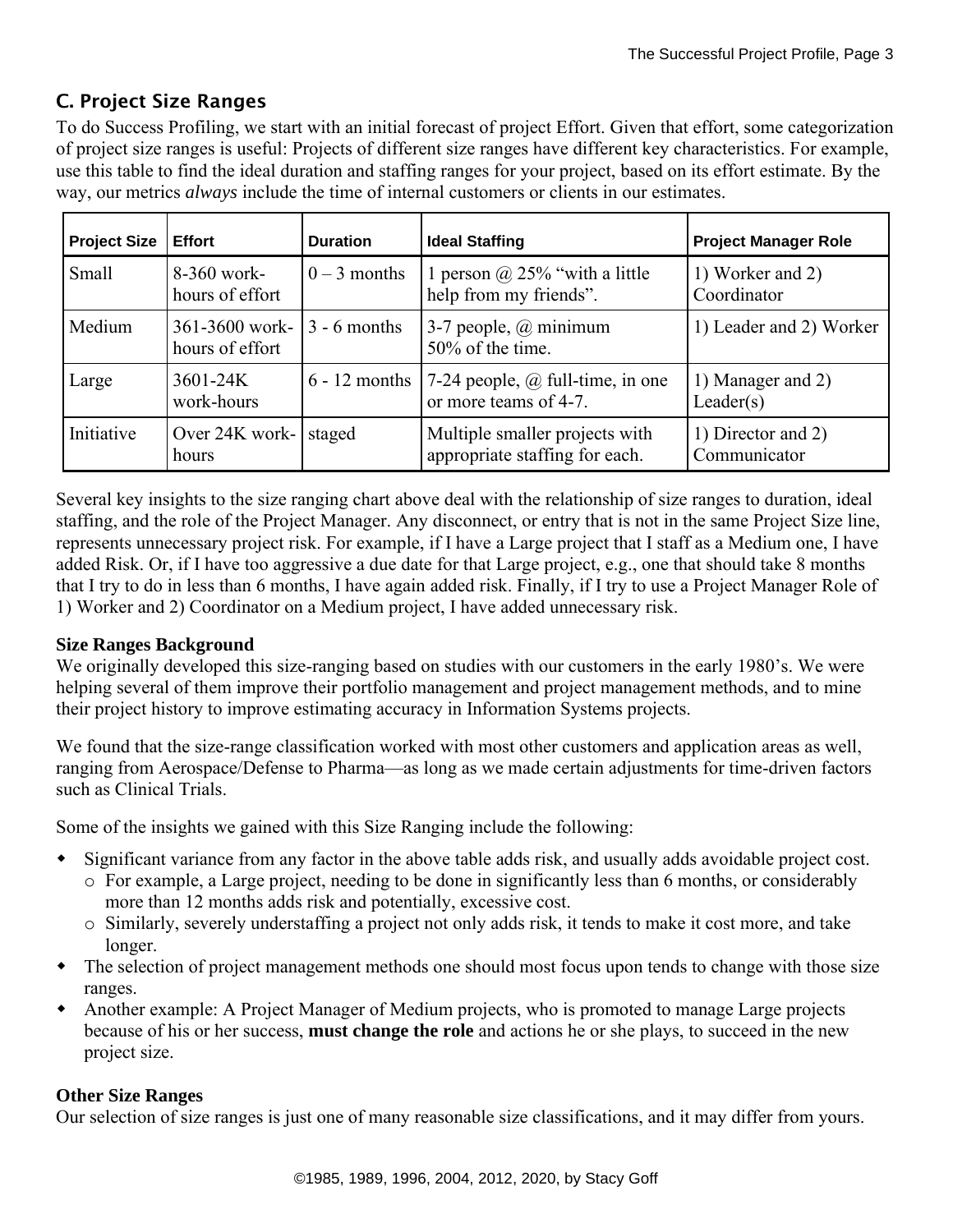For example, in one Defense-related customer organization, the Chief Engineer defined a "Small Project" as anything less than a billion dollars!

# D. Reading The Successful Project Profile

Now we move from our Size Ranging table on the previous page to a more complex graphic. The Successful Project Profile chart on the following page demonstrates a balance between key factors, or "vital signs" of successful projects.

Across the top of the chart we see project effort, in hours. Note that the scale is non-linear, for reasons explained later. This scale is segmented according to our three project sizes, Small, Medium and Large. Down the left is a scale that reflects project Duration. Across the bottom is another scale, showing the minimum resources, at a minimum allocation, the project needs.

The *Success Diagonal* is the line running from the upper left to the lower right of the chart. This diagonal provides the key to the staffing and duration that will (all else being equal) produce a project with the:

- Highest quality
- Lowest cost
- Ideal duration, and
- Lowest risk.

The further your project is from the success diagonal, the lower your project efficiency and effectiveness will be.

**Scenario A:** Let's use the Successful Project Profile chart to help find the appropriate duration for a sample project, with an estimated effort of 1000 hours.

### **Steps For Use**

This table explains how to find the success diagonal for the Scenario A sample project:

| <b>Step</b>                                                                                                                                                                                                     | <b>Explanation</b>                                                                                                                                                                          |  |
|-----------------------------------------------------------------------------------------------------------------------------------------------------------------------------------------------------------------|---------------------------------------------------------------------------------------------------------------------------------------------------------------------------------------------|--|
| 1. Find the project's estimated work-hours on the                                                                                                                                                               | Note where your vertical line crosses the Success                                                                                                                                           |  |
| Forecasted Effort scale across the top of the chart.                                                                                                                                                            | Diagonal. The success diagonal reflects the optimal                                                                                                                                         |  |
| Draw a vertical line down from that point.                                                                                                                                                                      | balance of effort and duration for a project of any size.                                                                                                                                   |  |
| 2. Find the <i>ideal</i> project duration, by noting where                                                                                                                                                      | The ideal duration of this 1000 hour project (as shown                                                                                                                                      |  |
| your first (vertical) line intersects the success dia-                                                                                                                                                          | by the green horizontal line) is 4 months. If that is                                                                                                                                       |  |
| gonal. Draw a horizontal line at that duration                                                                                                                                                                  | acceptable, then you are in great shape. Later, we will                                                                                                                                     |  |
| point.                                                                                                                                                                                                          | discuss variances from the ideal.                                                                                                                                                           |  |
| 3. Continue your vertical line from step 1 down to<br>the Recommended Staffing row.                                                                                                                             | This identifies the staffing level your project needs to<br>be successful in the recommended time frame. In this<br>case, we need at least 5 half-time people (having the<br>right skills). |  |
| 4. Besides determining ideal staffing and duration,<br>use this diagram to evaluate your options if the<br>due date is above (earlier than) or below (later<br>than) the expected duration. Both are dangerous! | Options for meeting a tight due date:<br>Reduce scope<br>Extend the due date<br>Increase percentage of available time<br>Put your best people on the job.                                   |  |
| 5. Document any variance between the ideal, and                                                                                                                                                                 | This gives you a chance to argue for increased                                                                                                                                              |  |
| what is expected for the project.                                                                                                                                                                               | flexibility, to improve success.                                                                                                                                                            |  |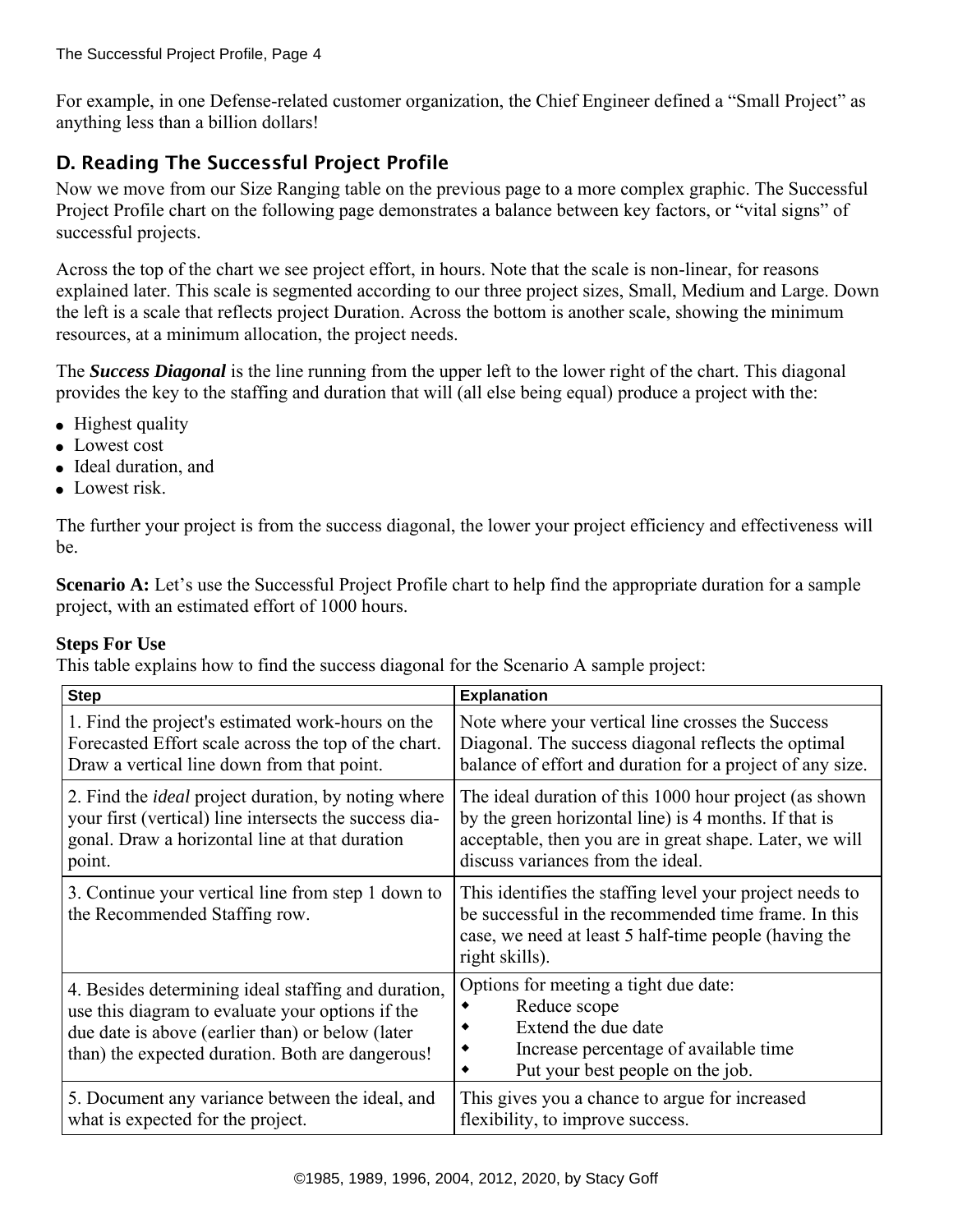## D. Reading The Successful Project Profile, continued

Shown below is the Successful Project Profile chart. Use it to identify your project's ideal duration and staffing.



## Compare Ideal With Expected:

| <b>Expected Duration:</b> |                           |
|---------------------------|---------------------------|
|                           |                           |
|                           | <b>Expected Staffing:</b> |

### **Why the Comparison?**

Why do we provide a comparison between ideal and expected duration and staffing? To give you a reason to discuss why there is a gap, because a significant variance (25% or more) between the ideal case with the expected case is one of the greatest risks your project could face.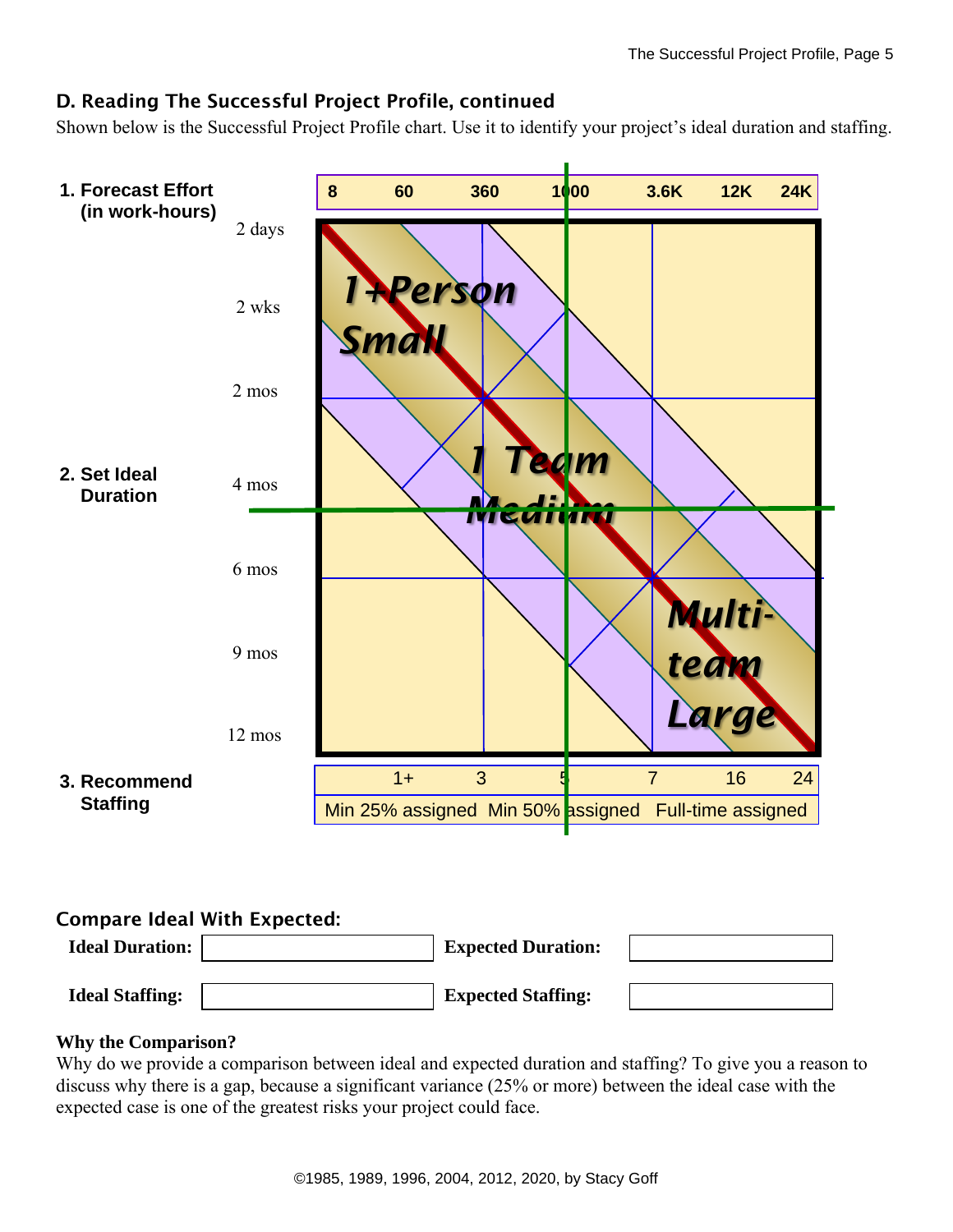# E. Less-Successful Profiles

So far, so good. Sometimes things don't work out as well as you hoped. Let's look at a few examples, and see what the Successful Project Profile chart has to say.



**Scenario A, continued**: Our example effort estimate is 1000 work-hours. When you go to your manager to get the 5 half-time project team members, she says she can't give you 5; could you use just 4, instead?

There are two ways to reflect this reduced-staffing. One way is draw the staffing line (the vertical purple line, at left), measure the distance between ideal staffing and your available staffing, and to draw a duration line that is that same distance away from ideal duration. See the chart at left, showing the ideal in green, and the staff-constrained version in purple.

OK, so what does this mean? Interpreting the results on the chart, we see that the project will take 5 months, rather than 4. Not only that, but here is a new piece of information: Because we are now off the Success Diagonal, there is impact: in fact, history shows that project cost tends to increase by 10%-15% for being in that wider, golden band, rather than right along the Success Diagonal.

The other way to reflect this reduced staffing is great for those who remember (and enjoy) Geometry. You still

draw the available staffing line, as above, but find the duration by drawing a right angle off the success diagonal until you meet your staff-constrained line. Either way, you get the same results.

## **Building a Formula**

At one point, we worked with a formula to reflect this ideal relationship between effort, duration and staffing, together with the two ranges of less-successful projects. We abandoned that effort for several reasons, including:

a) This is intended to be a *guideline*, rather than a precision instrument, which the formula suggested; and b) It appeared that people get more engaged in analyzing their project if they actually draw the lines on the chart.

**Scenario B**: Let's look at another less-successful project scenario. Our second example is a project with an effort estimate of 3600 work-hours. This one needs to be done in just 4.5 months: the Successful Project Profile suggests that it should require 6 months.

As we can see from the chart on the facing page, this project could possibly be done, if we had 15 or so fulltime team members. But notice that we are now out in the third band, the lavender one, and *much further away* from the Success Diagonal.

- continued

Leam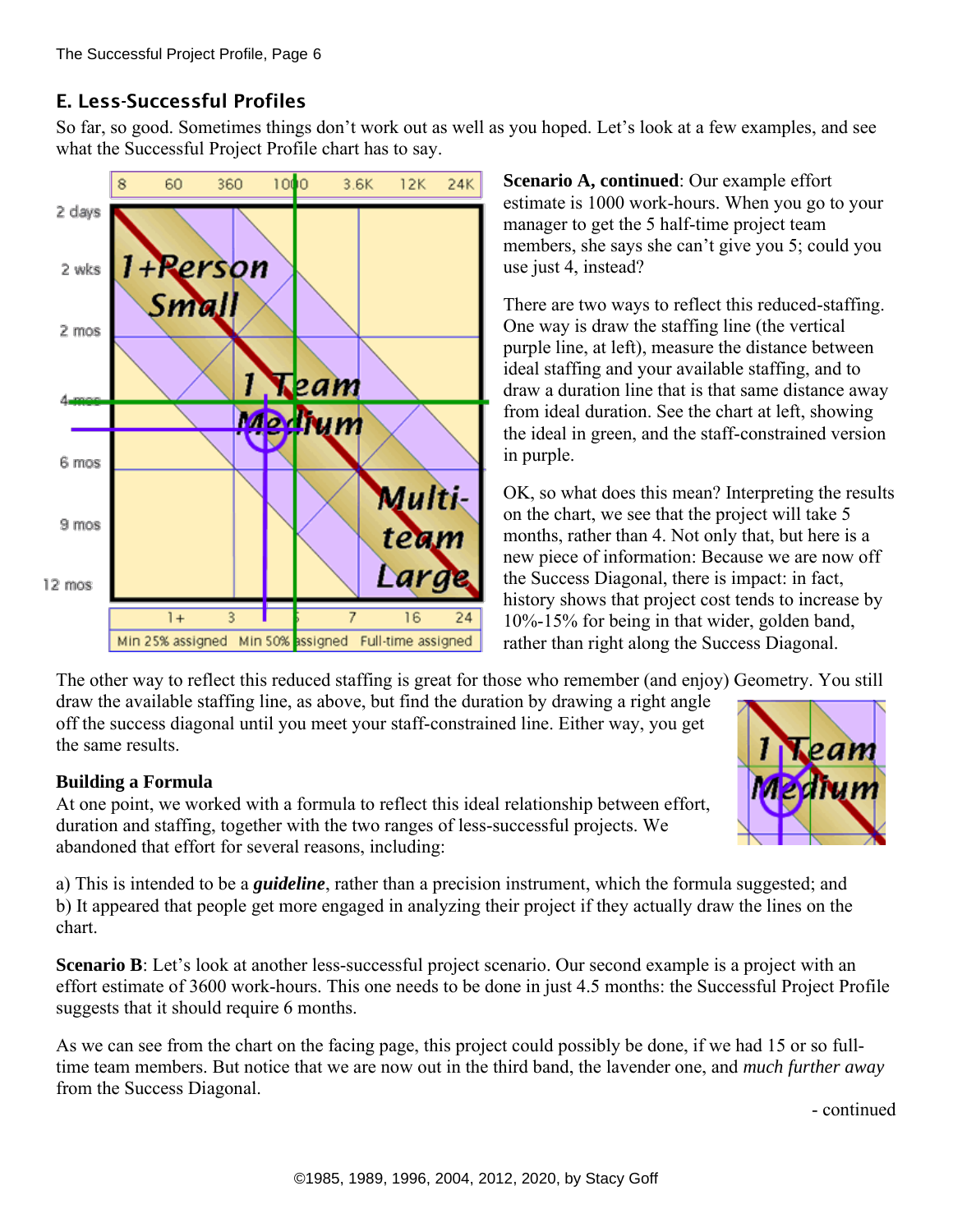# E. Less-Successful, continued

In this third band, project risk tends to increase, quality tends to go down, and project cost tends to increase by 25% or more. If in fact the due date is inflexible, there are smarter things for the project team to consider, including reducing project scope to something you can finish within the timeline.

That failing, *identify the time-sensitive smaller portion* of scope that could be completed by the due date. Or, put a **smaller** number of your **best skilled** team members on the project. Or, break the project into portions, and run it with concurrent teams, and spend the additional Project Management time to coordinate the results of each.

With management support, clever project management and expert staff, we could probably compress the schedule to 4.5 months, but we must reduce scope to cut duration beyond that. Or, maybe you have no flexibility with scope, due date or resources. At least being aware of the risks earlier gives you useful information about managing those risks.



# F. Additional Applications

We've seen the use of the Successful Project Profile for typical successful and less-successful applications. Let's explore a few more situations.

### **The Yellow Zone**

The area on the Successful Project Profile that is furthest away from the Success Diagonal is in yellow. It reflects the area of consistent project failure. You don't want to go there—although many less-successful teams do.

A Tennis Analogy: For those who have played tennis, here is an analogy about the way the Success Diagonal works. Successfully staffing and scheduling a project right on the Success Diagonal is like hitting the tennis ball right on "the sweet spot". In tennis, the result: power and accuracy are optimal. The case is similar with projects and the success diagonal.

In tennis, hitting the sweet spot, but still on the strings: power and accuracy are diminished a bit. In fact, the further away you are from the sweet spot, the bigger the diminishment. It is the same in the project situation, if you are away from the Success Diagonal, and in that first, golden band—just like our Less-Successful Scenario A.

### **Small Projects**

Small Projects do not really follow the Success Diagonal very well. This is the case for many reasons, including the fact that they are often subject to changes in priority, so they sit and wait while higher-priority efforts are completed. Small Projects are included in the Successful Project Profiles chart primarily for purposes of completeness.

Still, Small Projects should be completed in the 2+ month timeframe, and it is especially important to complete them quickly, because we consistently find them to be the least-well managed of all project sizes.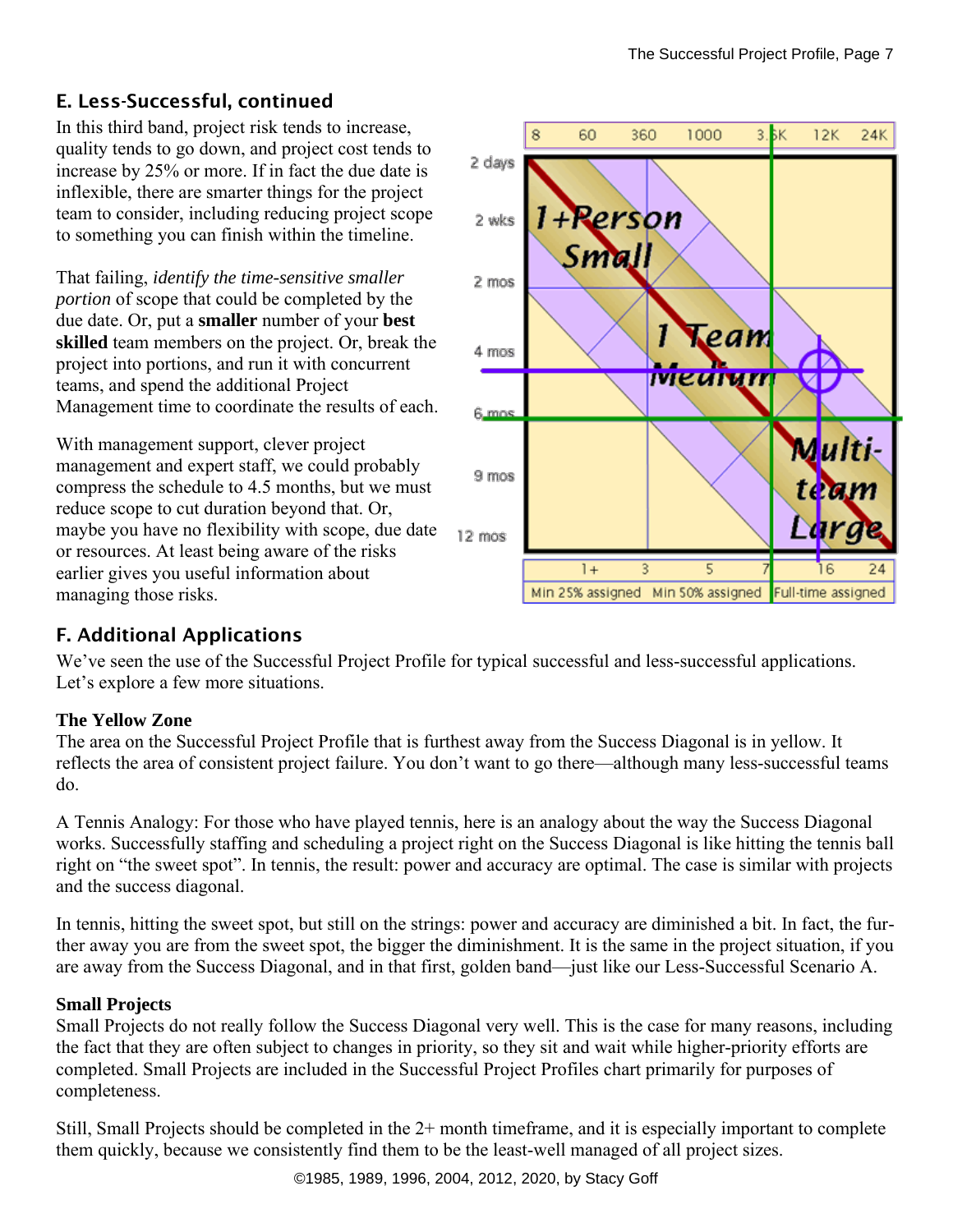And, take note: In many organizations, Small Projects consume over half all your project effort, so you should manage them best of all!

# G. Strategies for Managing Your Success Profile

Here we discuss how to use the Success Profile for projects of different sizes.

### **Strategies For a Small Project**

If the project is a small project, use our Small Project Guide, and its Small Project Document File. It downscales the project management methods to just those needed for small projects. Limit the first phase, including requirements definition, to two days duration, both to set a sense of urgency, and to avoid defining a larger project. If you spend as much as a week, including requirements definition, you would be in danger of defining a medium-sized project!

The primary role of the Project Manager is as worker; the secondary role is to lead or coordinate 2-3 others (perhaps increasing during the Deliver Phase), who are available at least 25% of their time, on the days they work on this project.

## **Strategies For a Medium Project**

Complete a Medium project within six months with a team of 3-7 half-time members:

- 1. Assure that the Duration and Resources are consistent with the Success Profile.
- 2. Assure that you have the proper Project Manager role: Leader, and part-time worker.
- 3. Collapse the typical Life Cycle into four phases, with four milestone reviews.
- 4. Set up **one** team: one Project Manager and 3 6 team members (depending on project size)

at a *minimum* of half-time availability (and access to more, at times they are needed).

### **Strategies For a Large Project**

The most important Critical Success Factor for large projects is to deliver functional product within one calendar year. These additional strategies will assure your success:

- 1. Assure that the Duration and Resources meet the success diagonal profile.
- 2. Assure that you have the proper Project Manager role: Manager and Leader.
- 3. Set up one to four teams, based on the Large Project's size: One Project Manager with Team Leaders, each having individual teams. A competent and effective Project Manager can manage one to four teams, as long as each Team Leader also demonstrates all the needed PM Competences.
- 4. Use a five-to-seven-phase Life Cycle. Add the activities and tasks needed to complete each Work Package. If you have two or more teams, assign separate teams working concurrently to sub-projects or functional areas, then merge and review their efforts at the Key Results or Work Package level.

### **Strategies For a Project That Is Not On or Near the Success Diagonal**

Correct the situation, or fail! And if you choose to correct it, do so early, not later!

### **Strategies For Failure**

Some managers put a very large team on a multi-year Initiative or Program, without producing staged or phased deliverables. The usual consequence of this action:

- The project is late; perhaps never completed
- The project is over budget
- The project is subject to a great number of changes after the first year
- The resulting quality is lower than expected; your Customer is extremely dissatisfied.

Excellent leadership *can* reduce the risks of very large Initiatives and Programs. However, you will manage them better when you break them into Large and Medium projects, each offering incremental business results.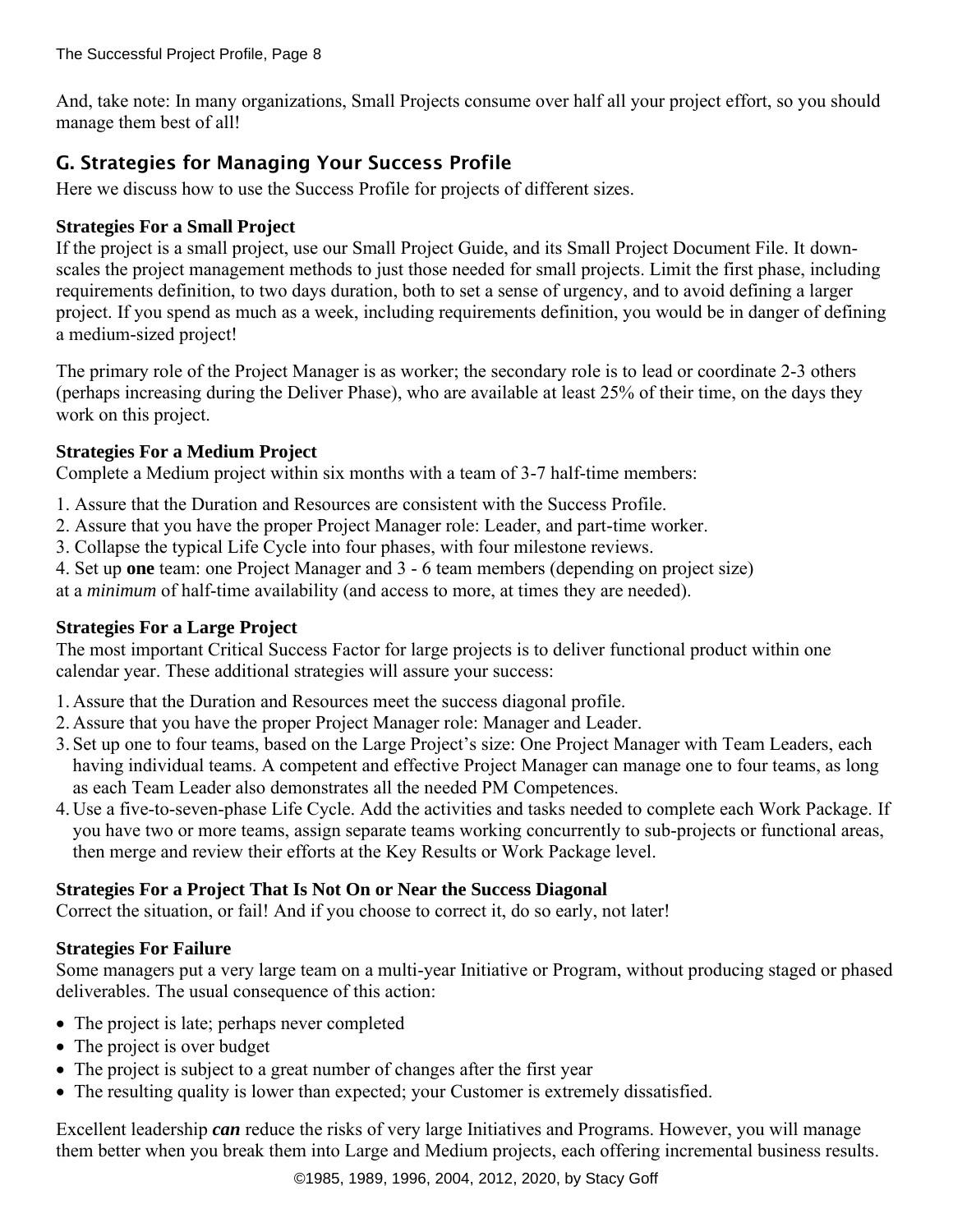# H. Background and Success Profile Development

### **Its Origin**

Our biggest customer was a Financial Services company in New Jersey. In an early 1980's Estimating workshop, we had mentioned a formula published by Lawrence Putnam, about the ideal duration of an Information Systems Project being the cube root of the effort, in work-months. Executive management was intrigued with this, and asked a number of questions. With a bit more research, we found that Putnam's formula was only valid for projects that were 36 work-months, and greater. Too bad, because half the company's projects were smaller than 36 work-months.

We were working with this company to help them to improve their Systems Engineering and Project Management processes and skills; and ultimately, their project portfolio delivery. We had already established baseline measurements of throughput, efficiency, and consistency of process. We had been impressed with their uniquely complete and accurate project tracking, and project history (rare in too many companies even today, 30+ years later).

We were already mining this company's project history, to produce better early scope measurements based on Comparison Estimating (comparing early scope measures to projects in history). So we added to the project a proof of Putnam's concept and assessment of the formula's validity in projects smaller than 36 work-months.

The initial results were inconclusive, as we did scatter-diagrams of effort against duration. There was no pattern, except for some interesting groupings, of projects. Then someone suggested that instead of charting all projects equally, we should give each a dot based on its success. Thus, more successful projects would have a larger dot.

This brought up the question, "How do you measure success?" Is it the old, "on time, within budget"? Or, does it relate to business benefits achieved? To customer satisfaction? Both because it was fairly all-encompassing, and because the information was largely available in the Project History, we chose a subjective evaluation by three groups: Executive Management, Customer (we called them Clients back then), and Project Team.

### **The Aha Moment!**

When we charted the scatter-diagram again with the increased data, we saw two things: first, the logical groupings were more evident, mostly along the Effort scale. Secondly, there was a very clear correlation between Effort and Duration, in the form of a curved line from zero to 4320 effort hours (36 work-months at 120 hours per month), and beyond. And, that 4320 effort hours mark roughly correlated to Putnam's original formula!

To straighten the curved line, we varied the Effort and Duration scales. That is why they are non-linear today on the Successful Project Profiles chart. The original chart had its 0,0 point at the lower left; it was several years later that we switched it to the upper left.

Further study showed that not only were the groupings we had observed related to project team size, and we researched the differences between projects of different scale, to find, to no surprise, that there were significant differences in success-rates between those we felt were "right-staffed", and those that were "thinly staffed"- especially on the Client side. Because we already had hunches about the impact of the right staffing level, this was cool!

#### **Transferability?**

Next came the obvious question. The process worked for one company (this was long before CMMi, but this was a very mature enterprise): would it work for others? We spent the next five years testing it against dozens of other Information Systems organizations, as well as everything from Manufacturing, to Aerospace and Defense, and Pharma. With some adjustments (perhaps a *Corporate Culture Adjustometer*). **It worked for them all!**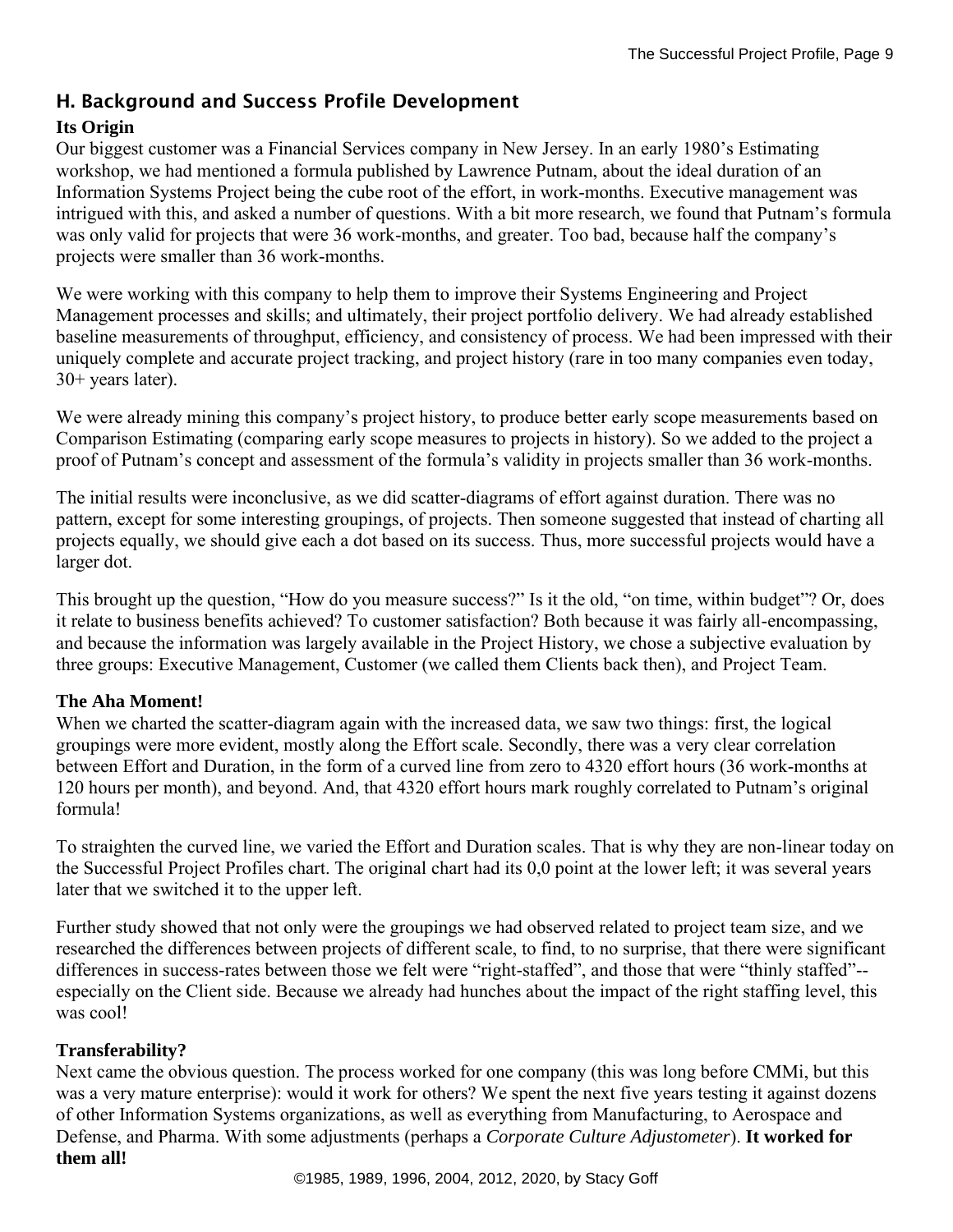### **Small Projects**

The Small Projects were all over the board. In the initial version, we actually used a cloud for that range, because there were too many variables besides an effort-duration relationship to reflect anything else.The biggest single factors in Small Project success appeared to be priority, priority volatility, and levels of Client involvement.

## H. Background and Success Profile Development, continued

### **The 1st and 2nd Bands**

Soon after we observed the phenomenon of the "Success Diagonal", we acknowledged that success is not binary: there exist successful projects, and gradients of such. Barry Boehm had an insight. A project could be successful, but cost more than it needed to, based on certain factors. Some factors involved the competence of team members in their assigned roles. That in turn tied to our Competence Model, developed to not only reflect the impacts of varying competence in the te3am, but also to measure improvements. Some factors involved external constraints, such as an unrealistically tight due date (effective Project Managers try never to have inflexible deadlines) with no control over other factors. Even varying numbers of annual vacation days in international projects add uncertainty to our models.

The foundation was laid to rate the success potential for projects that (ala the tennis analogy) are "out of the sweet spot". Much of our "metrics" around these  $1<sup>st</sup>$  and  $2<sup>nd</sup>$  bands are "gut reaction", rather than researchbased. But, they tie in to proven research, and are useful as "rules of thumb" regardless. And, any practitioner will immediately find resonance with their insights. But, just as with the tennis analogy used above, these "bands" constructs are gradients, not fine-lined models. The further you get from the Success Diagonal, the greater the chance that you will experience the cited project measures of failure.

### **Beating the Model**

There are many ways to beat the model, most of them intuitively obvious. It is clear to us, from many years of application, that the smartest way to "get more for less" is to put your best skilled people on the most-important scope, and then to deliver it quickly. But here is the interesting aspect. Putting your best-skilled people on the project significantly lowers the effort (while tending to also increase the quality)!

Another way to "beat the model" is to produce only the most-needed Scope. However, even in the early 1980's, we determined that few projects have a great grasp of the scope needed to produce the business benefit until Delivery and Closure of the project—by which time it is often too late. Many of our methods and processes have gone far to reduce that problem for our customers over the last 24 years.

Still another way to win is the power of effective Project Leadership, from project managers to their managers 2-3 levels up. This is so powerful that we funded an evaluation model for effective Project Leadership in the late 1980's. We found that the right interpersonal skills, personal style, process competences and followthrough could result in twice to four times the performance from the same team—based greatly on stellar Middle Managers—while much of current practice in middle-management some organizations tends to *get in the way* of project performance.

### **The Bottom Line**

The Successful Project Profile has now served projects unchanged for over twenty-five years. Thousands of successes.

#### **Initiatives and Programs**

You will observe that the Successful Project Profile ends at 24,000 hours of effort and 12 months duration. This is for several reasons, not the least of which is the need to deliver something within one year in most of today's projects.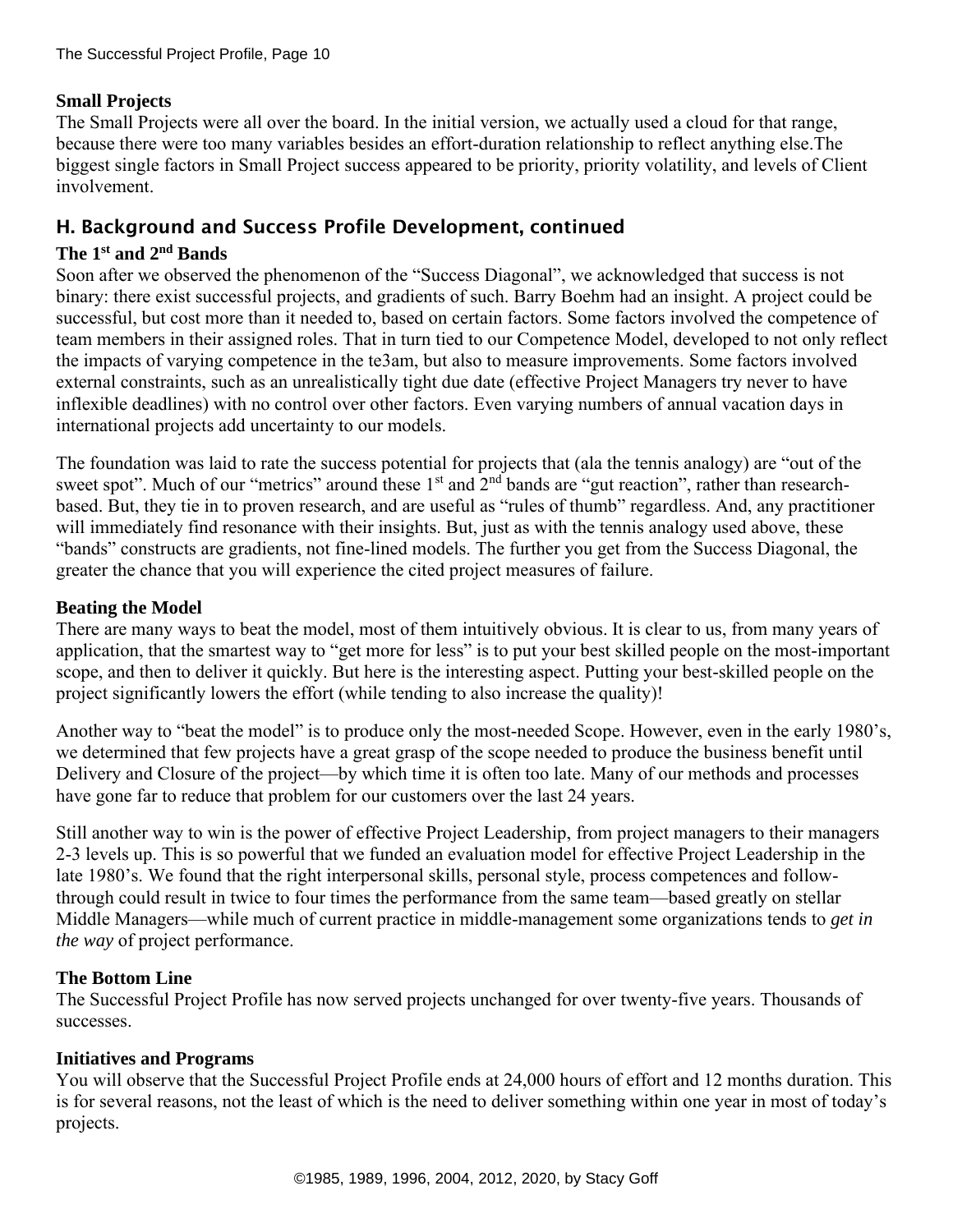This does not mean that we don't recommend that you do larger initiative and Program efforts. Instead, break these larger efforts down into projects and subprojects, each subproject fitting correctly on the Success Diagonal.

#### *Example:*

We've assisted in the structuring of many very large Programs, and audited many others. One example in the 1980's was an unspecified Manned Mission to another planet. At peak, there were 5000 people working on Work Packages in the Program plan. And every subprogram, project and subproject—except one—fit along the Success Diagonal.

The one sub-program that did not fit on the Success Diagonal? A mid 1980s research and development project to develop and perfect an ion drive engine. Curiously, that was finally accomplished (by Europe) in the Summer of 2006.

#### I. Nuances and Insights

Continued use of the Successful Project Profile for over 30 years has resulted in many questions about its provenance, our assumptions, and practical use. Here we lay out some of the questions and observations we have responded to.

#### **1. Hours in a Day, and in a Month**

We use 6 project-chargeable hours per day, and 120 project-chargeable hours in a work-month. We know that most organizations use something closer to 176 hours per month. However, our work is consistent with Barry Boehm's COCOMO and COCOMO II model. We recognize that in that 176 hours there are breaks, paid holidays, and non-project-productive time.

#### **2. Cross Multiplying**

Some people look at the chart and attempt to cross-multiply it. For example, in our Scenario A, we used a 1000 hour effort estimate. We said we needed five half-time people for four months. Even with our 120 hour month, cross-multiplying results in 5 people \* .5 time \* 120 hours in a month \* 4 months , or 1200 hours. This has come up repeatedly in practical use. What is the difference? Here is the key: We say we want *minimum availability* of 5 people, half time, for four months. Anyone who has done resource scheduling will understand that you cannot apply all resources, all their available time. In fact, that 83% utilization rate is very aggressive; most Medium projects with non-interchangeable resources are lucky to get 50% utilization.

#### **3. More Staff at Lower Availability**

OK, so 5 people, half time. How about 10 people at quarter time? Isn't that the same? No way! According to our metrics, each team member you add "costs" you another 5% of your time just to keep them engaged. Thus there is a significant cost involved in staff availability that is less than our guidelines. For an extreme example, how would you like 25 people at 10% availability? Here is another challenge with part-time assignment: if I'm available quarter-time, is that 1.5 hours a day, or all day several days a month? How can one coordinate teamwork with tiny slices of time? Even with our half-time minimum recommendation, we want the Project Manager to have some control over when that half-time is applied, even to the point that, "I don't need you at all this week, but need you full-time next week".

#### **4. Fewer Staff, Full Time**

Well, if Full-time is the preferred availability for Large projects, why not use full-time on Medium ones, too? OK, as long as I still have the recommended number of team members. Why? Most projects require a broader range of skills than I could get (for our Scenario A example) from 2.5 full-time team members.

**5. What is the Basis For the 10% and 25% Added Costs?** We made 'em up.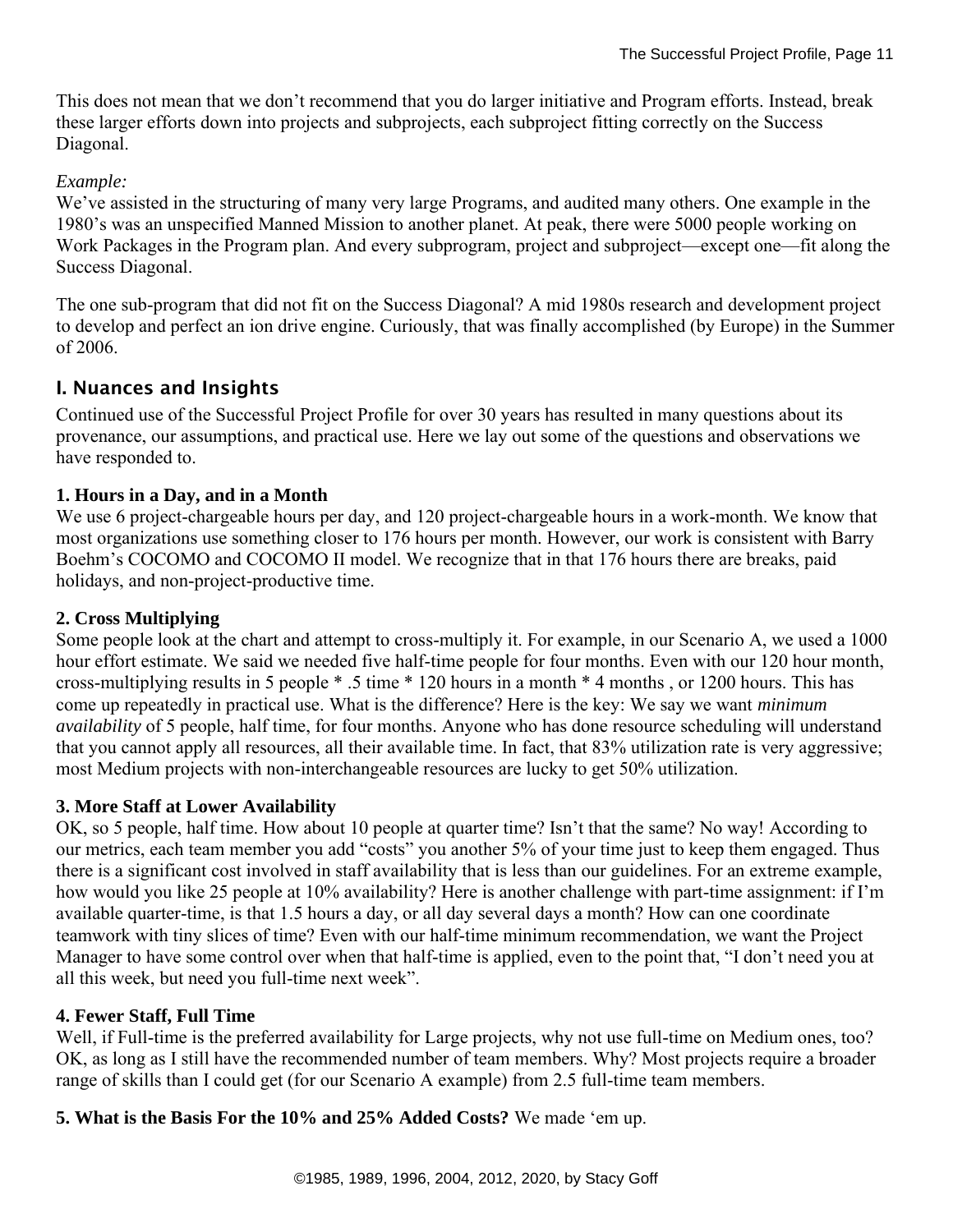It is intuitively obvious that there are additional costs, and seldom is this questioned. There are citations in some disciplines that suggest that in some cases the cost is significantly greater. For example, Boehm says that a due date that is 75% or less than "ideal" adds 43% to project cost. However, that is for Information Technology projects, and should be validated using your own internal project history.

#### **6. A Guideline, Not Precise Measurement**

In all our years of use of the Successful Project Profile, we have made it clear that this tool is a guideline, not an absolute and precise instrument. One does not change potential of success by moving a tenth of an inch further from the Success Diagonal. At the same time, it is useful as a double-checking Risk Management tool for Managers whose team has "Crashed the Model" to show how the impossible project could be done on time. It is only an additional tool for effective Executives, Portfolio Managers, Functional and Resource Managers, and Project Managers.

#### **7. Why Has This Not Been Published?**

Some of our customers have paid us not to publish it, treating the Successful Project Profile as their trade secret, a competitive advantage. Today, those agreements have now all lapsed. This model has been available for 25 years as part of our Information Technology and Universal Project Management Methodologies, and embraced by hundreds of companies and government agencies, in over 40 nations.

## J. Citations

Boehm, Barry W. *Software Engineering Economics*, Prentice-Hall, 1981.

Putnam, Lawrence H. Software Cost Estimating and Life-Cycle Control: Getting the Software Numbers. Computer Society Press, IEEE Computer Society, 1980.

Goff, Stacy A. and Myers, Daniel. *THE Guide, an Information Systems Delivery and Project Management Methodology*, 1985, 1987, 1990, 1993, 1995, 1997, 2000, 2002, 2004, 2006, 2007.